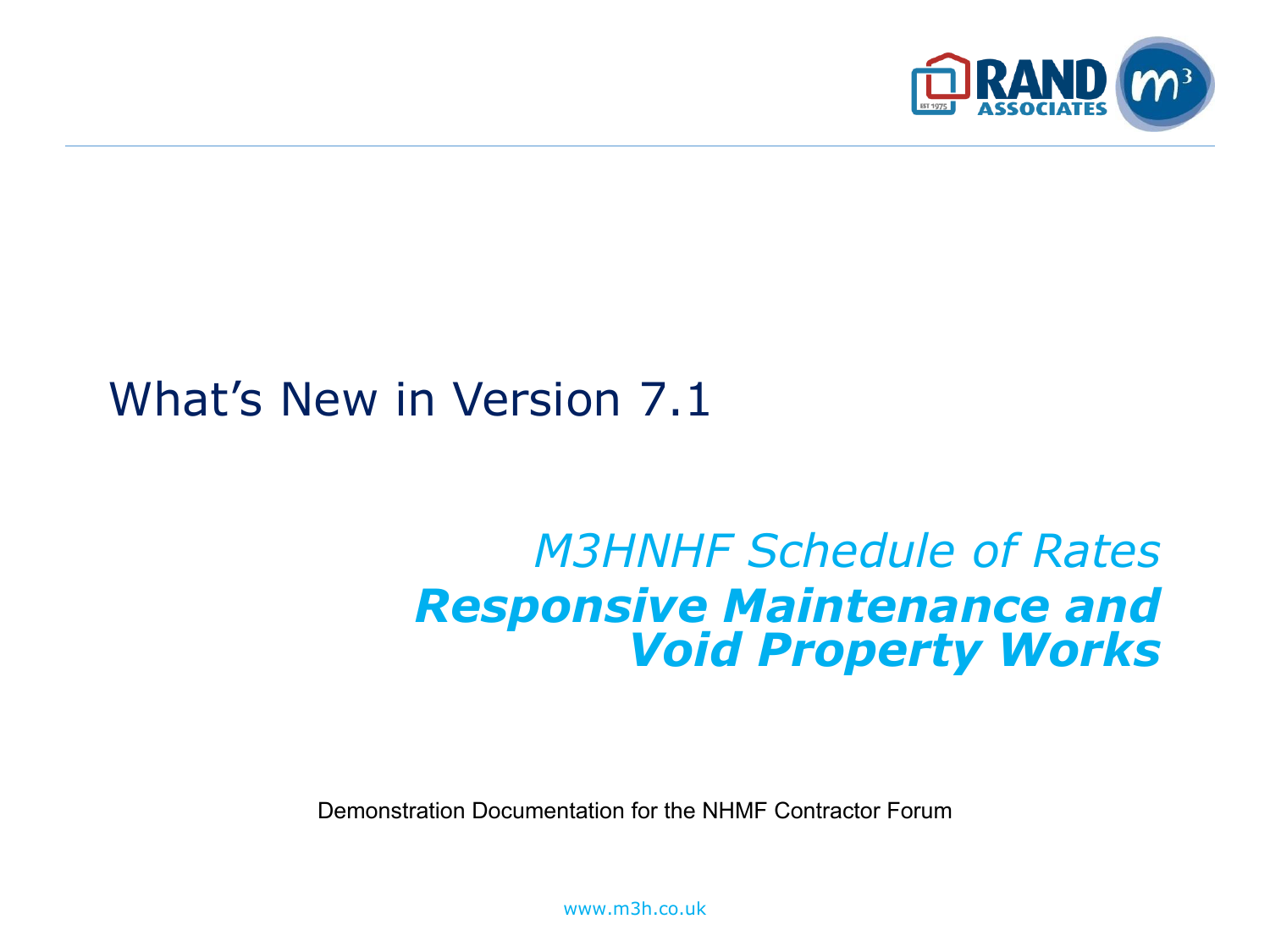

|                                 | <b>Final Total Number of</b><br>in module new items |    |
|---------------------------------|-----------------------------------------------------|----|
| <b>NHF Responsive and Voids</b> | 3158                                                | 73 |

Demonstration Documentation for the NHMF Contractor Forum

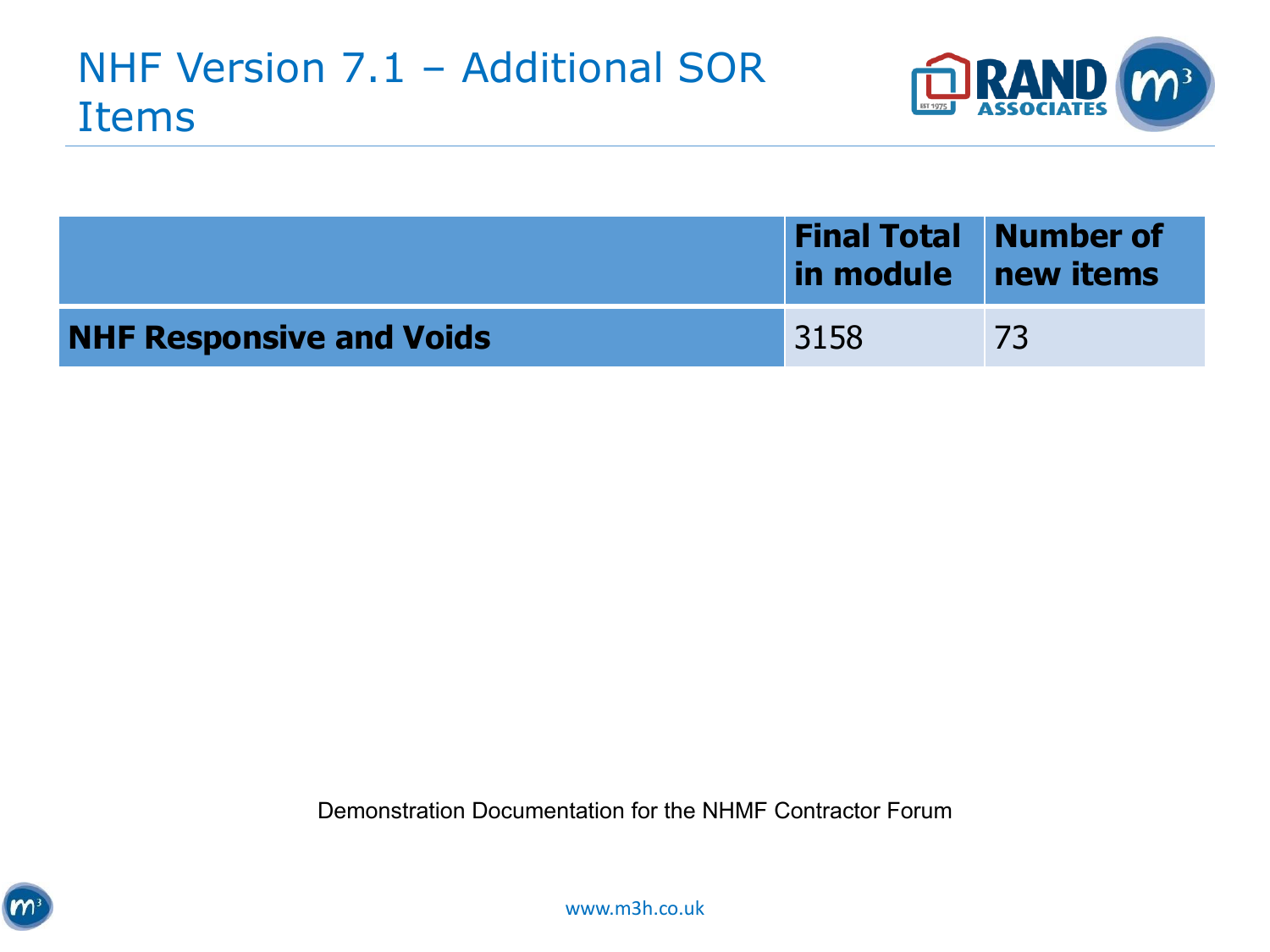### **Externals**



#### **Kerbs**

**· Repoint kerbs** 

#### **Paths, paving and excavation**

- Balustrade excavate and re-fix post
- **Bin and LPG bottle storage areas**

#### **Drainage**

- PVC soakaways with geotextile
- **Lining of drains**

#### **Roofing**

**• Drone and Telescopic Camera photo surveys** 

Demonstration Documentation for the NHMF Contractor Forum



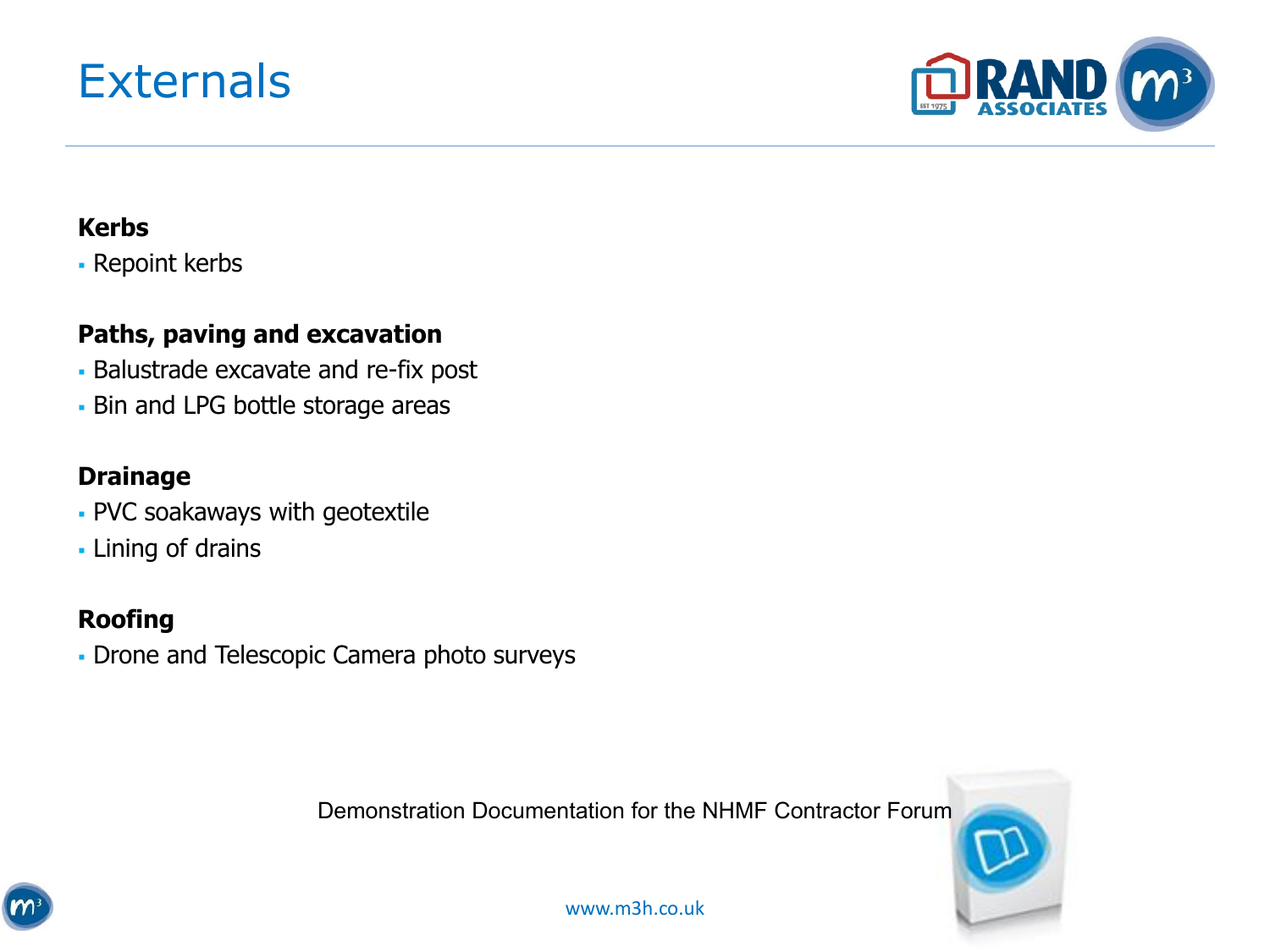# Carpentry and Joinery



#### **Internal Joinery**

▪ Communal Internal Doorset

#### **Ironmongery**

▪ Patio Door Runners

#### **Miscellaneous**

- Post boxes to walls
- Child safety gates

### **Glazing**

▪ Reglazing toughened safety glass

Demonstration Documentation for the NHMF Contractor Forum

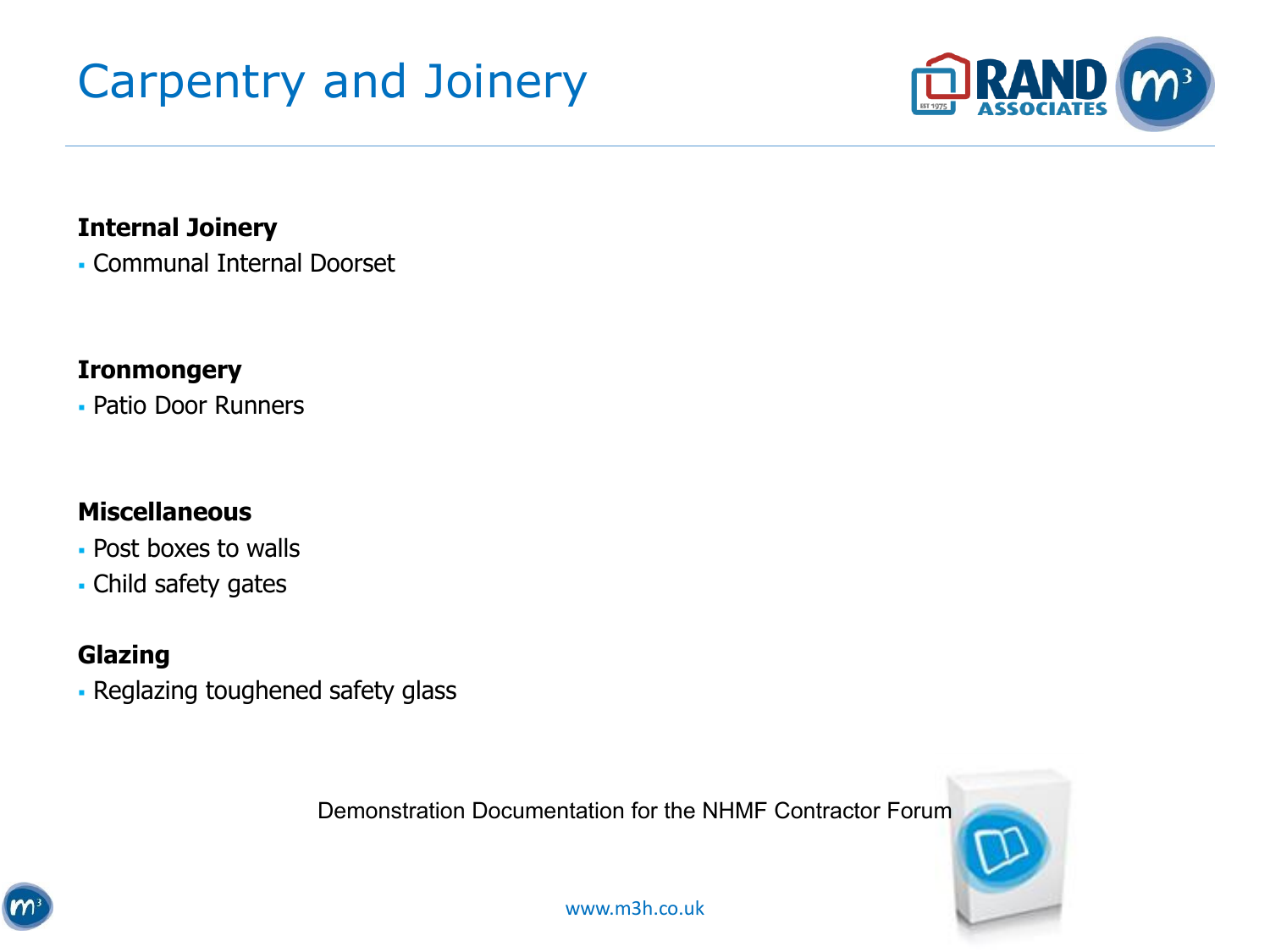### Finishes



#### **Wall and Floor**

- Take up and dispose laminate flooring and make good
- Laminate flooring Installations and Renewals
- Installation of Laminate threshold trim
- Hack up ceramic or quarry tile floor tiling and preparing surface for alternative finish

#### **Cleaning and Clearance**

- **.** Hedge removal and cutting overgrown
- **Tree pruning**
- Shrub pruning

#### **Specialist Treatments**

- Flea bombing
- Transportation of Asbestos non-licenced
- Mould treatments and cleaning
- Fungicidal sealant

Demonstration Documentation for the NHMF Contractor Forum

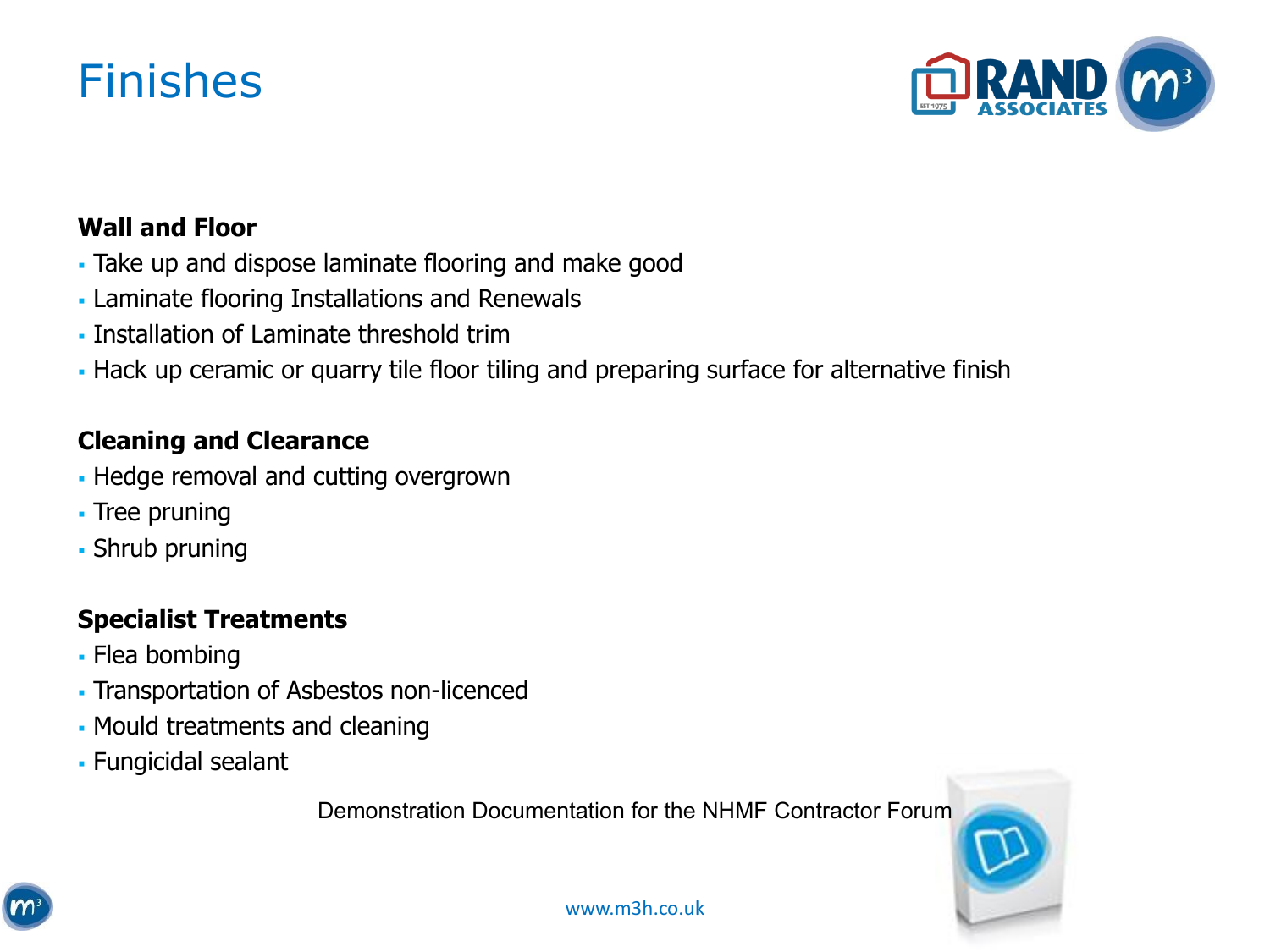# Plumbing and Heating



#### **Fittings**

- Rotate bath 180 degrees
- Thermostatic mixing valves for baths/whb's
- Shower Pump overhauls
- **Shower Trays remove and refix**

#### **Gutters**

▪ Clean and Flush out Gutters Per Dwelling & Per Block

#### **Heating appliances**

▪ Programmable Heaters Lot 20 space heaters

Demonstration Documentation for the NHMF Contractor Forum



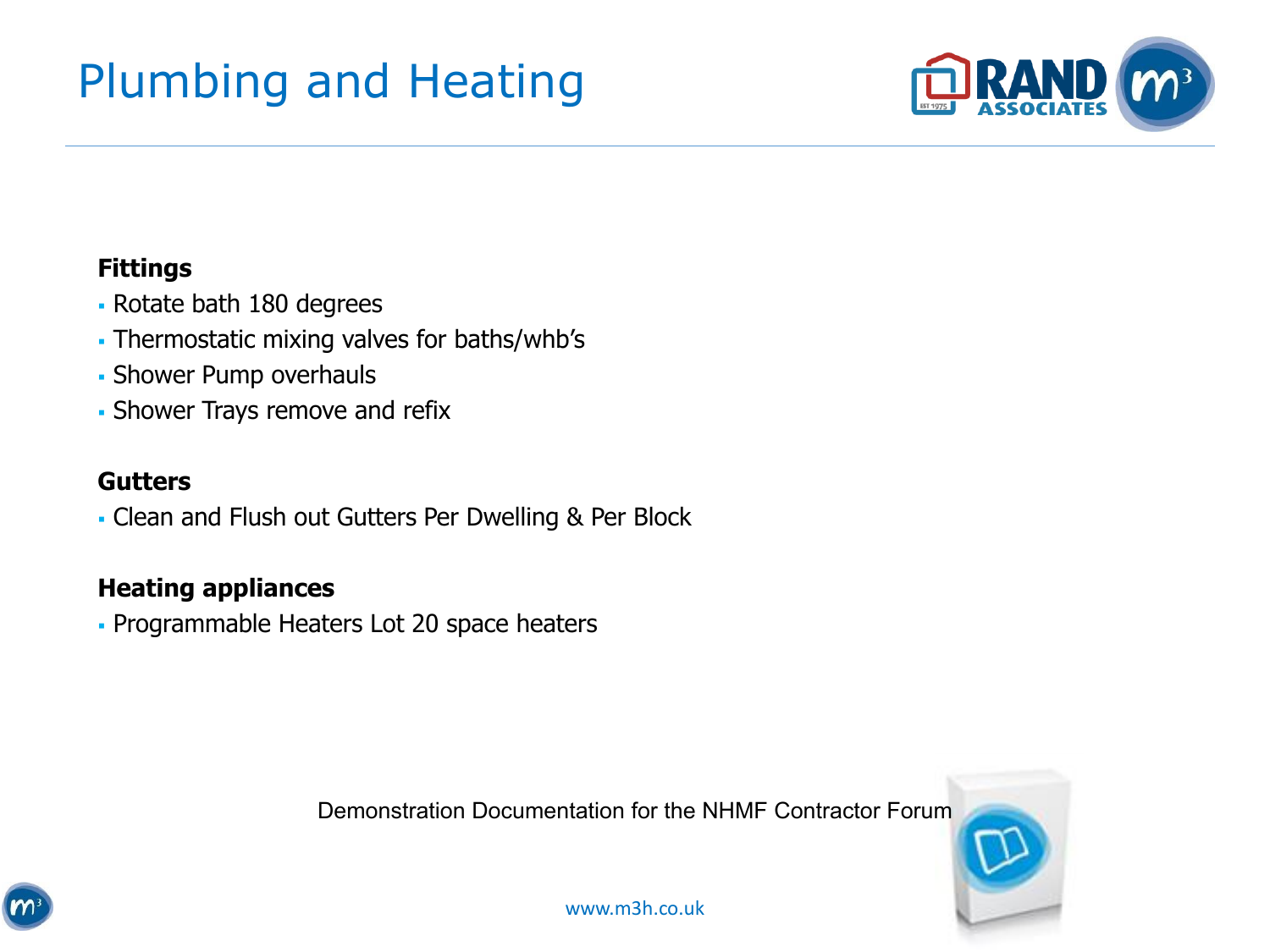### Electrical



#### **Circuits**

- Metal board blanks
- Fire clipping cables
- Surge and Arc Protection
- Heating Spur outlets

### **Lighting**

- LED fluorescent lights
- LED fittings and bulbs
- **.** Light fittings square or round type renewal
- Light fittings Glass globe type
- **External Lights with PIR unit**

### **Fire Safety**

▪ Fire Alarm Smoke/Heat Detectors

#### **Testing**

▪ Minor Works Certificate following accessory renewal Demonstration Documentation for the NHMF Contractor Forum



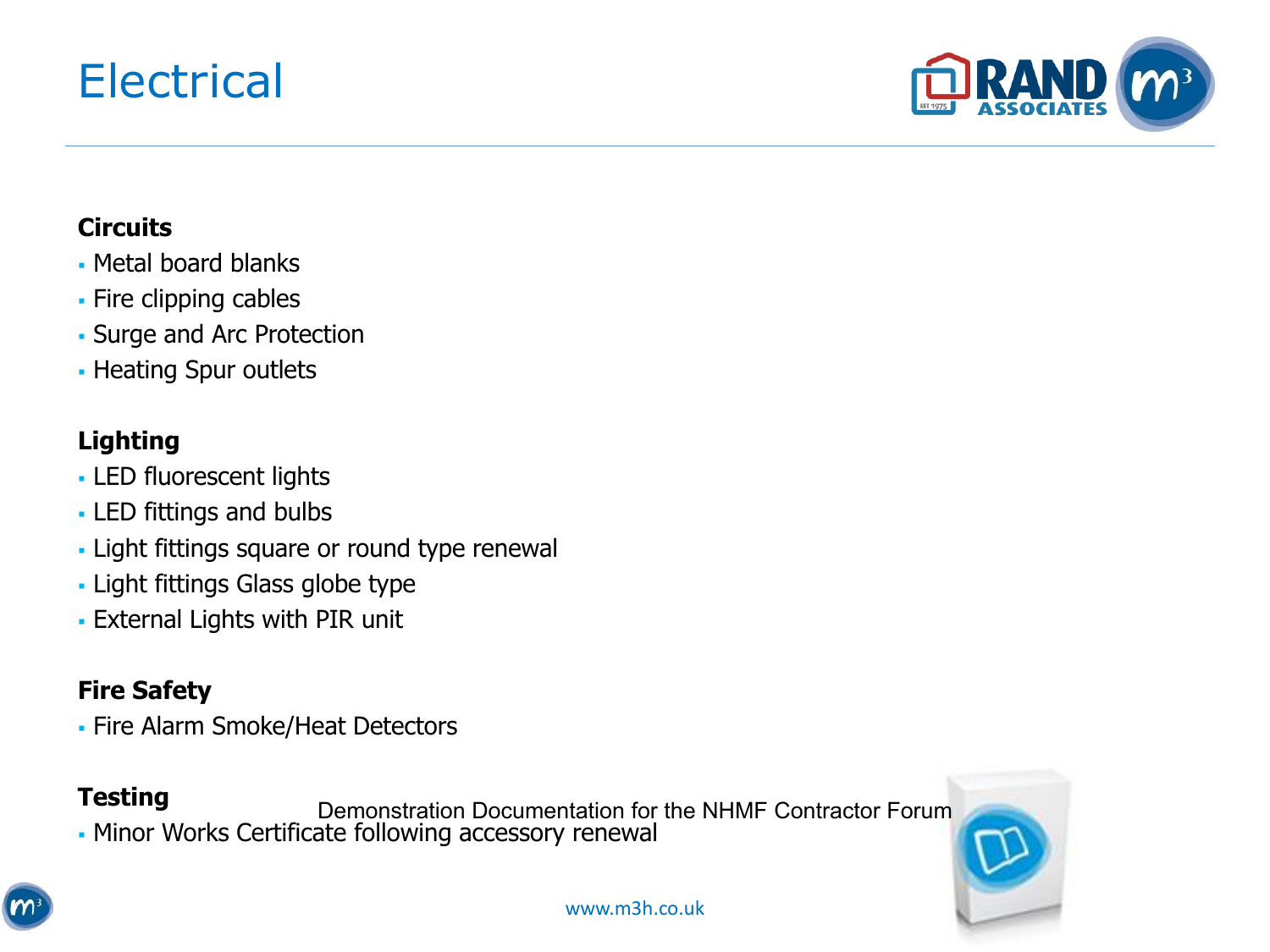### Items amended



#### **Corrections to v7 Rates – 5 Items**

- Roof Tiles
- **Shower Room Conversions**
- Deep bowl Sink tops

#### **Amendments to Descriptions – 42 Items**

- CCU Metal Clad Units Removed reference to "Moulded"
- **Excavate and lay new Precast Concrete Flag Added measurement**
- $\cdot$  Hedges, Tree & Shrub pruning  $-$  Included measurements
- Changed references to IEE Regulations to IET Regulations
- Boilers & Water Heaters Removed reference to "balanced flue"
- WC Suites Changed 'Easy-Fit' connectors to 'Multikwik'
- Clarifications to measurements within descriptions

Demonstration Documentation for the NHMF Contractor Forum



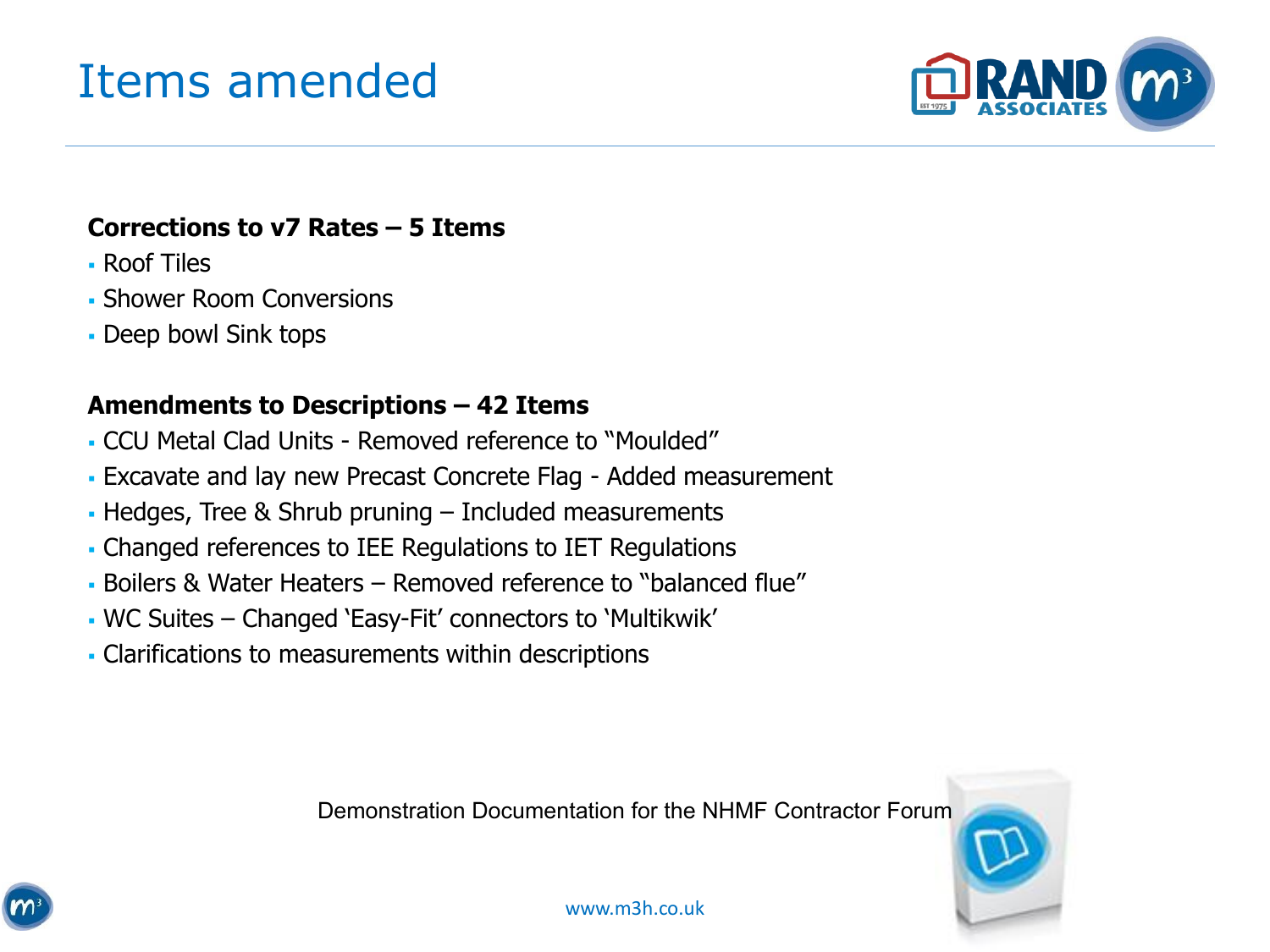

#### **Full suite of documents, including NHF Form of Contract rev6:2019, now comprises:**

- 
- 
- 
- 
- 
- 
- 
- 
- 
- $\bullet$  Volume  $1(a1)$  Invitation to Tender
	- Volume 1(a2) Articles of Agreement and Contract Details
	- Volume 1(b) Contract Conditions
	- Volume 1(c) Preliminaries
	- Volume 1(d) Specification of Workmanship and Materials
	- Volume  $1(e)$  KPI Framework
	- Volume 2(a) Schedule of Rates (Long Descriptions)
	- Volume 2(b) Schedule of Rates (Medium Descriptions)
	- Volume 3 Price Framework
- Schedule of Rates also provided in Excel format

Demonstration Documentation for the NHMF Contractor Forum

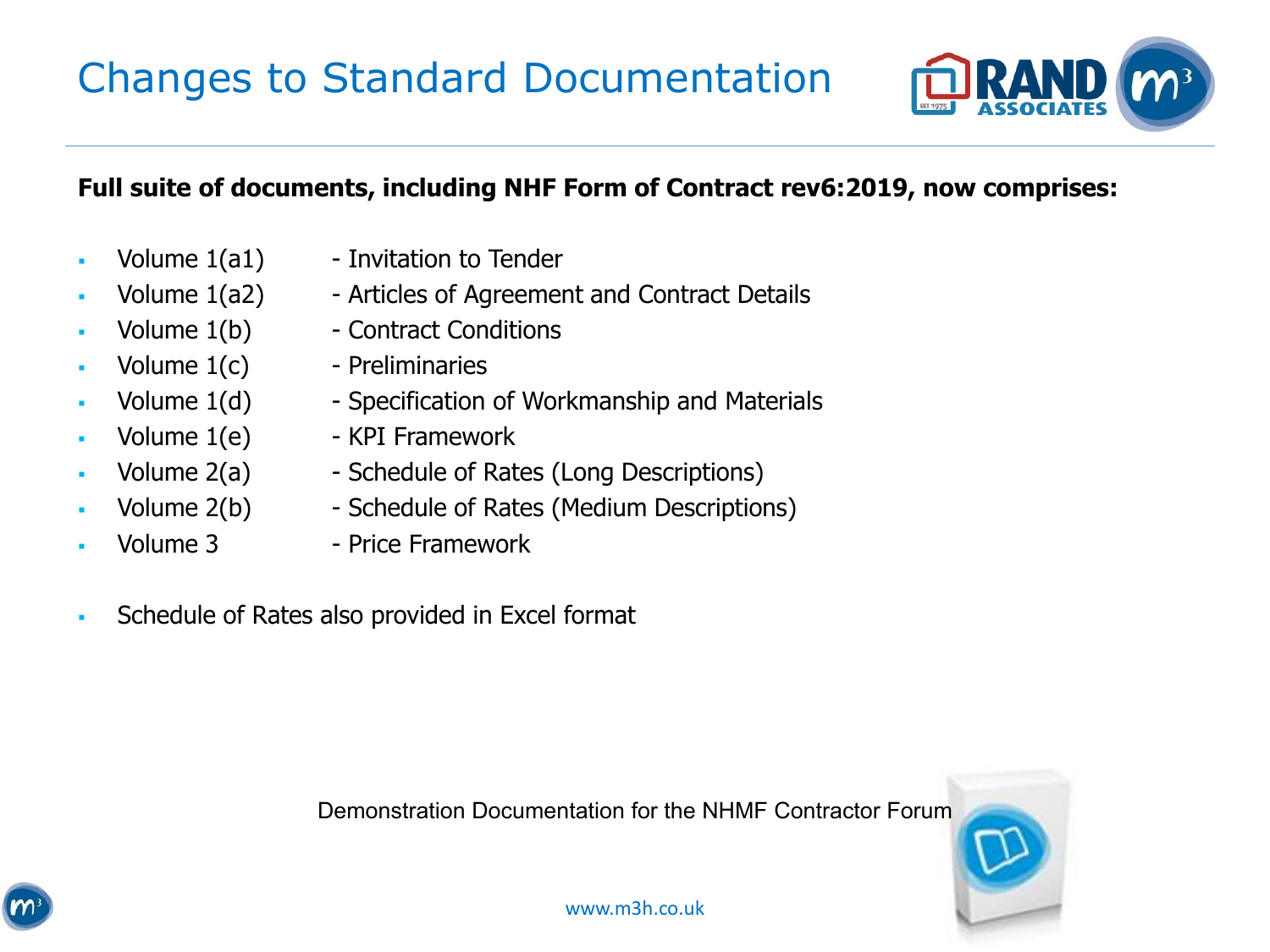## Invitation to Tender



- Inclusion of Tradeswomen into Construction within Social Value
- Clarification of what information the successful Tenderer will need to provide for Client's due diligence
- Data protection requirements on issue of TUPE data with tender documents
- Additional TUPE data to be provided
- New Appendix covering the negotiation stages of OJEU Competitive Dialogue



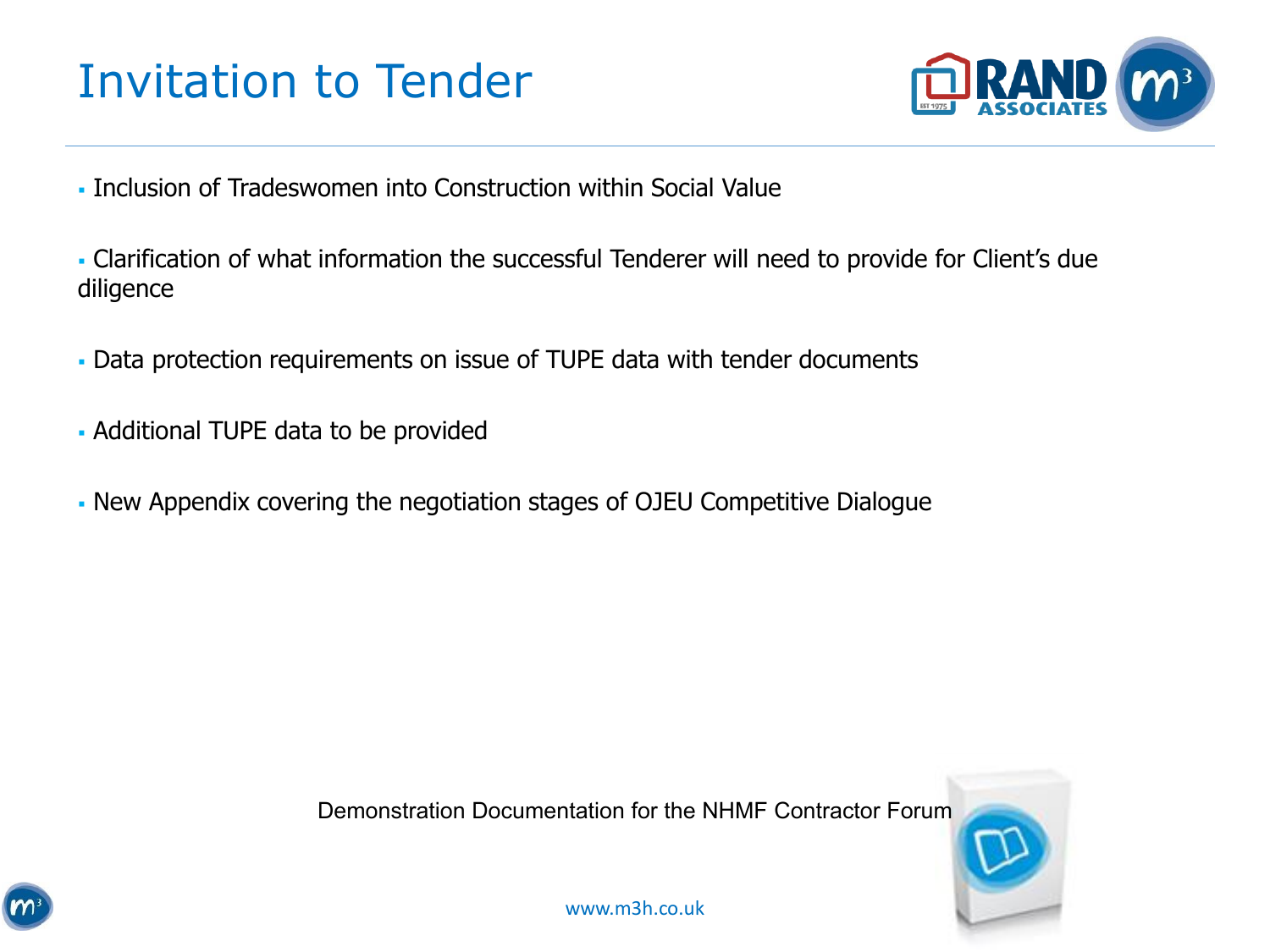## Contract Conditions



▪ Amendments to Payment and Valuation procedures including required details of what information in the way of guarantees, user guides, test certificates, photographic evidence and records have to be provided

▪ Amendments to Variation procedures requiring before and after photographs of varied works, customer damage etc.

▪ Data Protection Clauses redrafted in line with GDPR including additional definitions, and Data Processing Appendix

▪ Details of the Principal Designer (if Service Provider appointed)

**. BMI All In Maintenance Inflation Index changed to BCIS Tender Price Index (BMI no longer** available)

▪ Collateral Warranty amended to be the JCT Subcontractor Collateral warranty for an Employer 2016

Demonstration Documentation for the NHMF Contractor Forum

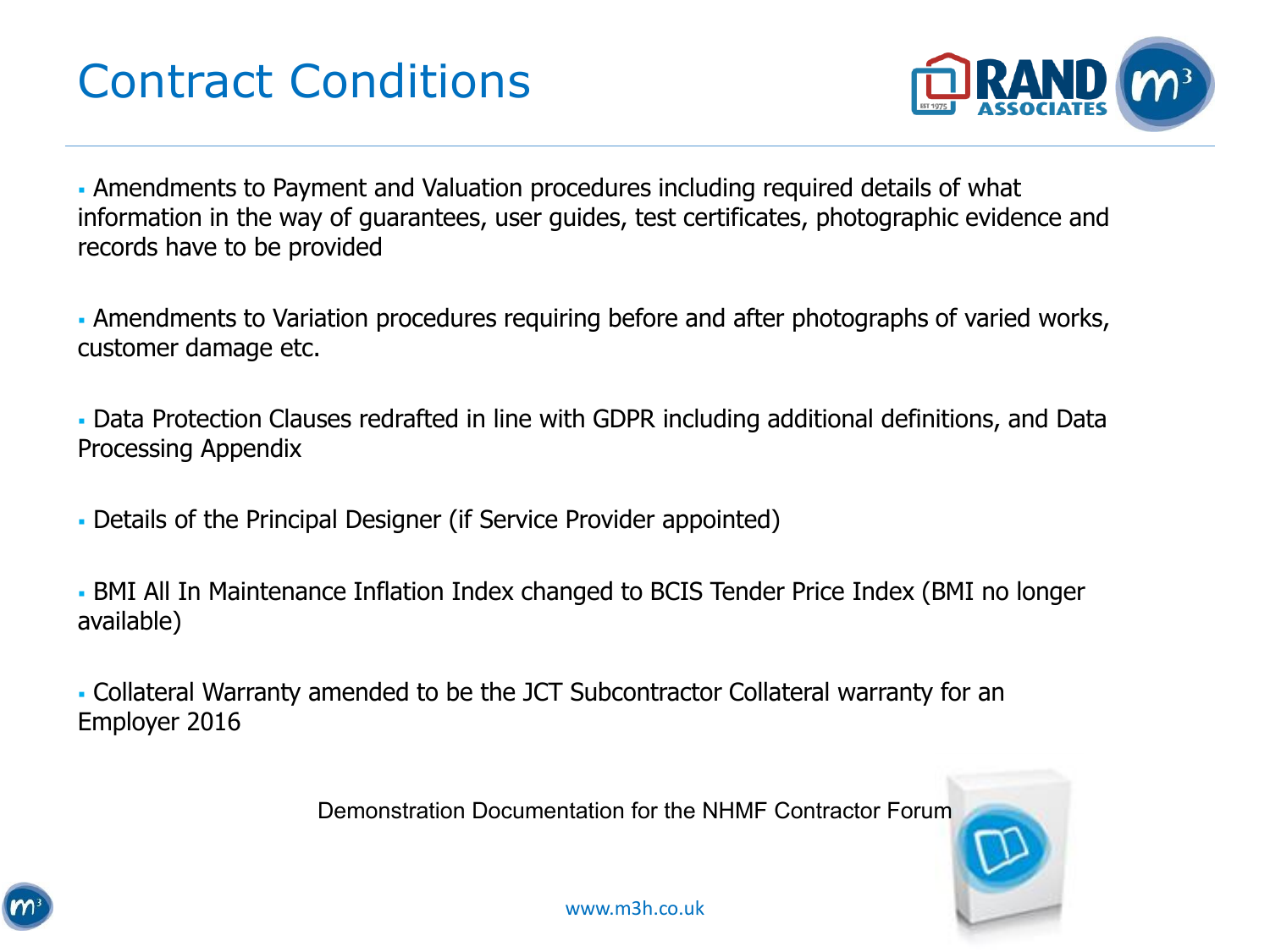### Preliminaries/Service Specifications



- **. Introduction of Remote Mobile Working requirements**
- **Enhanced requirements on appointment of Customer Liaison Officers together with a Model** Appendix listing their duties
- Provision for the taking of before and after photograph's
- Tradeswomen into Construction Clauses introduced into Social Value Appendix along with a Template Progress Report on Social Value
- **Deletion of Energy Efficiency Works Specification**



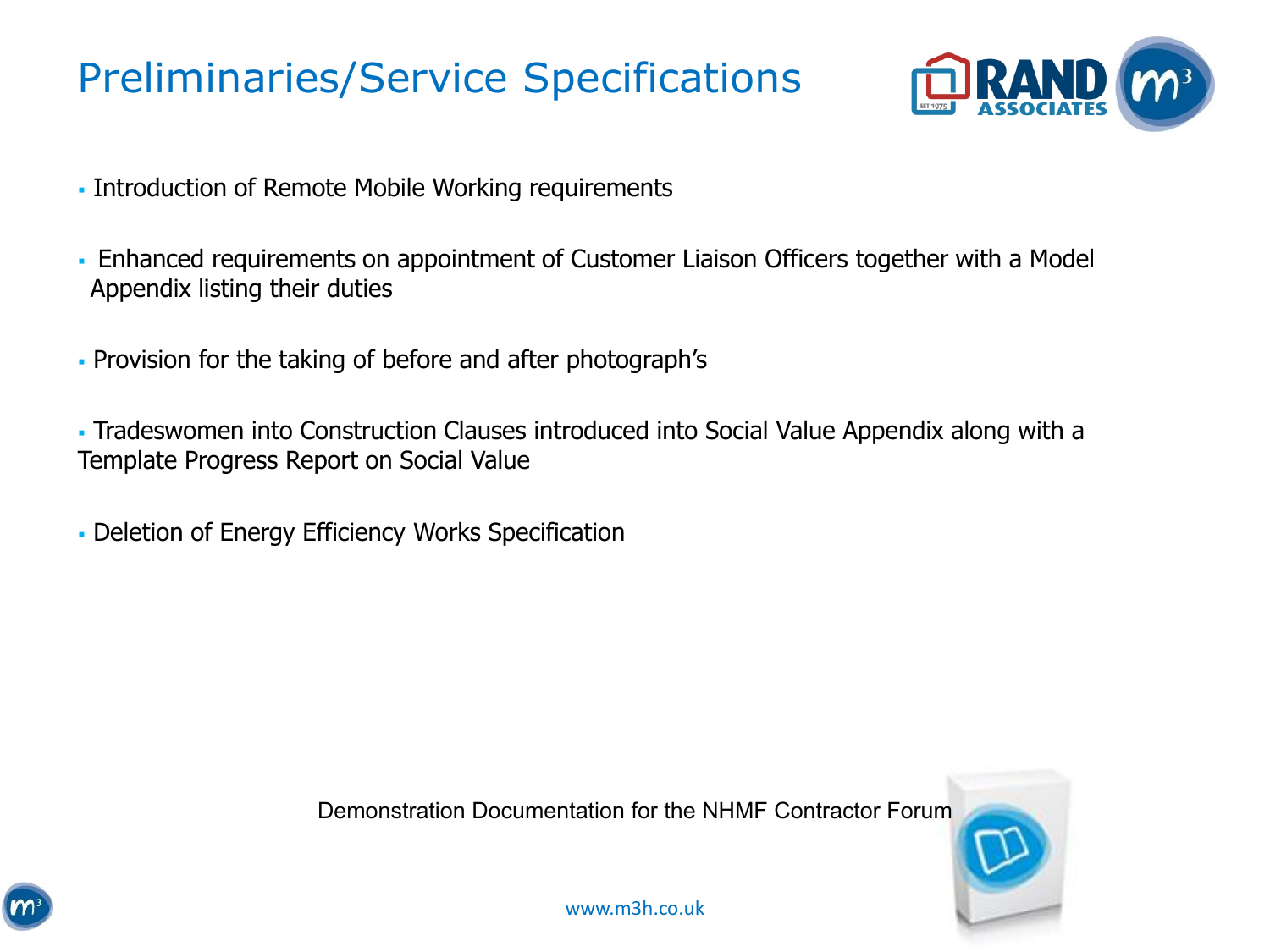# Technical Specification



#### **New Sections:**

- Replacement External Doors
- Replacement External Windows
- **Energy Performance Certificates**

#### **Significant changes or updates to:**

- **Excavation & Earthwork**
- Asbestos Works
- **External Works**
- **Fencing and Gates**
- Drainage
- Concrete Work
- **Brickwork & Blockwork**
- Roofing
- Glazing

Demonstration Documentation for the NHMF Contractor Forum

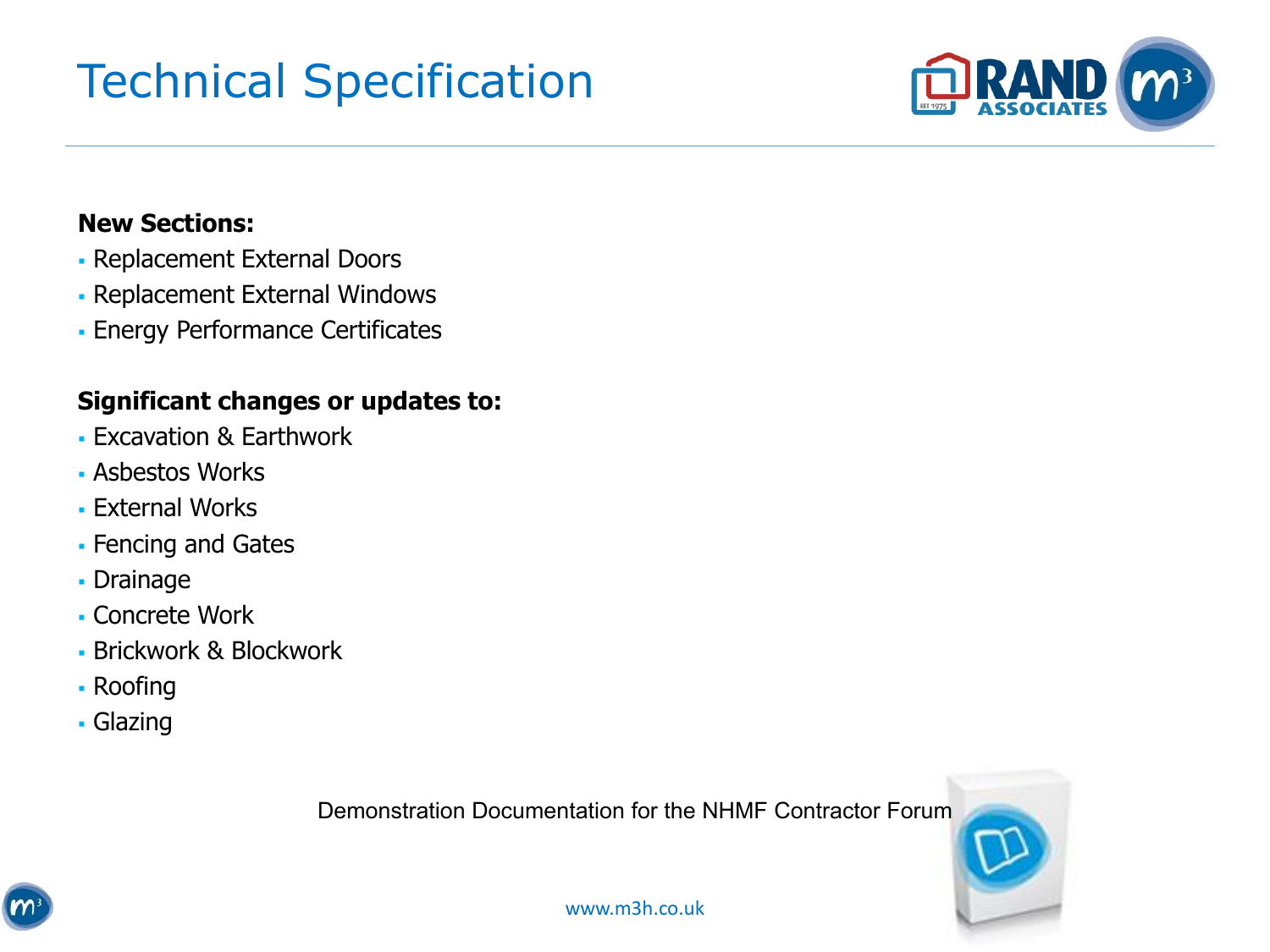## Price Framework



#### **Extended Scaffolding pricing matrix covering:**

- **Additional Steel Towers**
- Aluminium Zip-ups
- $\blacksquare$  Aerial Platforms 1-4 hour hire, 4-8 hour hire, Day and Multi Day Hire
- Aerial Platforms Vehicle mounted mast lifts, scissor lifts and boom lifts
- Light, medium and heavy mast climbers
- Access cradles
- Use of Scaffolding by Clients Other Contractors/Consultants

▪ Scaffolding rules extended to cover mast climbers, access cradles etc., use of scaffolding by others.

▪ Explanation that scaffolding is reimbursed from the point at which the scaffolding is fully erected until the Works from which it is required are completed.

Demonstration Documentation for the NHMF Contractor Forum